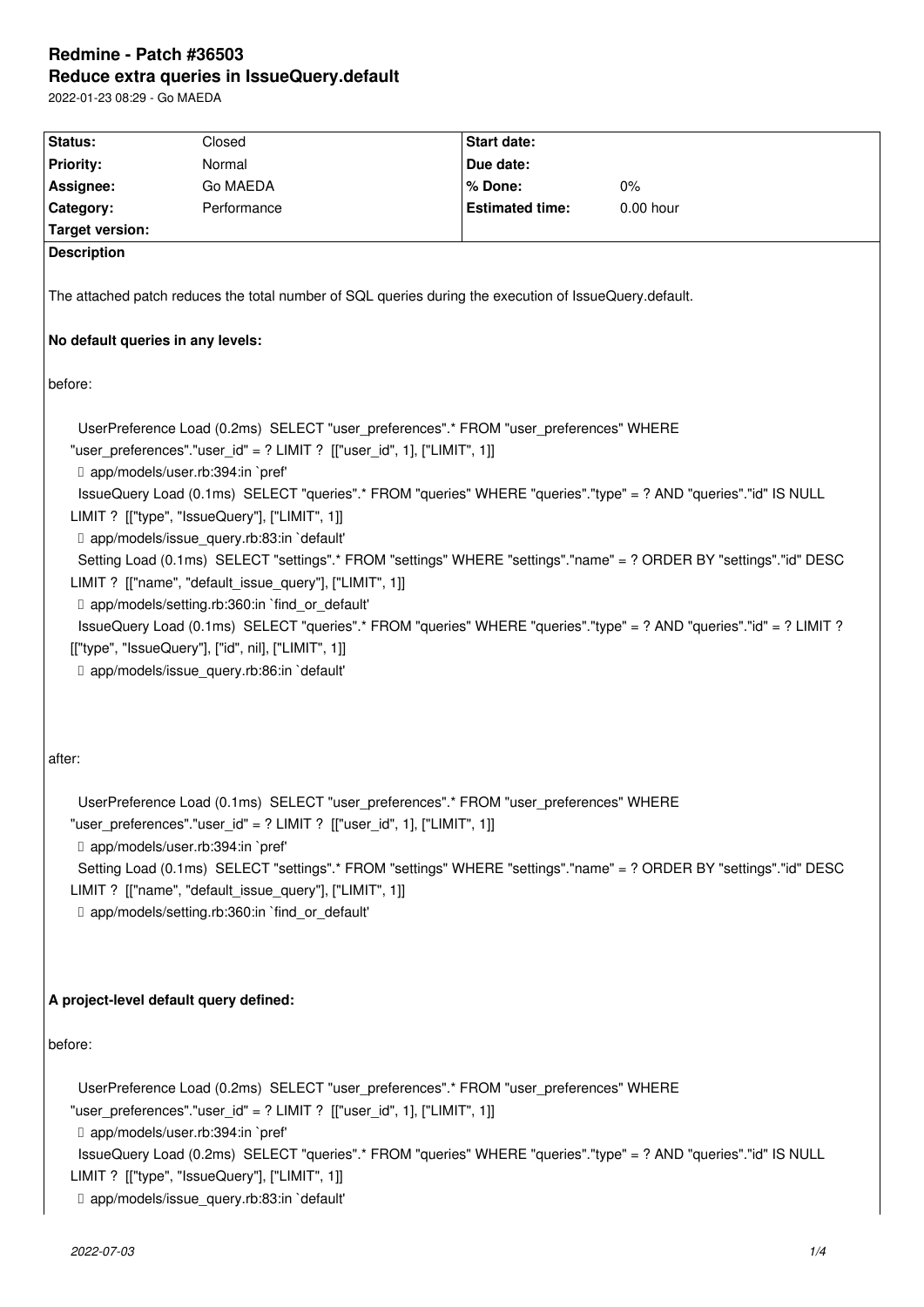IssueQuery Load (0.2ms) SELECT "queries".\* FROM "queries" WHERE "queries"."type" = ? AND "queries"."id" = ? LIMIT ? [["type", "IssueQuery"], ["id", 4], ["LIMIT", 1]] ↳ app/models/issue\_query.rb:85:in `default'

## after:

 UserPreference Load (0.2ms) SELECT "user\_preferences".\* FROM "user\_preferences" WHERE "user\_preferences"."user\_id" = ? LIMIT ? [["user\_id", 1], ["LIMIT", 1]] ↳ app/models/user.rb:394:in `pref' IssueQuery Load (0.2ms) SELECT "queries".\* FROM "queries" WHERE "queries"."type" = ? AND "queries"."id" = ? LIMIT ? [["type", "IssueQuery"], ["id", 4], ["LIMIT", 1]] ↳ app/models/issue\_query.rb:87:in `default'

| Related issues:                                                                 |               |            |
|---------------------------------------------------------------------------------|---------------|------------|
| Related to Redmine - Feature # 7360: Issue custom query: default query per in   | <b>Closed</b> | 2011-01-18 |
| Copied to Redmine - Patch # 37135: Reduce extra queries in ProjectQuery.default | <b>Closed</b> |            |

# **Associated revisions**

# **Revision 21387 - 2022-01-23 12:55 - Go MAEDA**

Reduce extra database queries in IssueQuery.default (#7360, #36503).

#### **Revision 21480 - 2022-03-20 22:38 - Marius BALTEANU**

Do not fire a query to get user default query when user has no default query set (#36503).

Patch by Dmitry Makurin.

#### **Revision 21484 - 2022-03-21 07:00 - Go MAEDA**

Reverts r21480 (#36503).

# **Revision 21485 - 2022-03-21 07:10 - Go MAEDA**

Do not fire a query to get user default query when user has no default query set (#36503).

Patch by Dmitry Makurin.

#### **History**

#### **#1 - 2022-01-23 08:47 - Go MAEDA**

*- Tracker changed from Defect to Patch*

#### **#2 - 2022-01-23 12:24 - Go MAEDA**

*- Related to Feature #7360: Issue custom query: default query per instance, project and user added*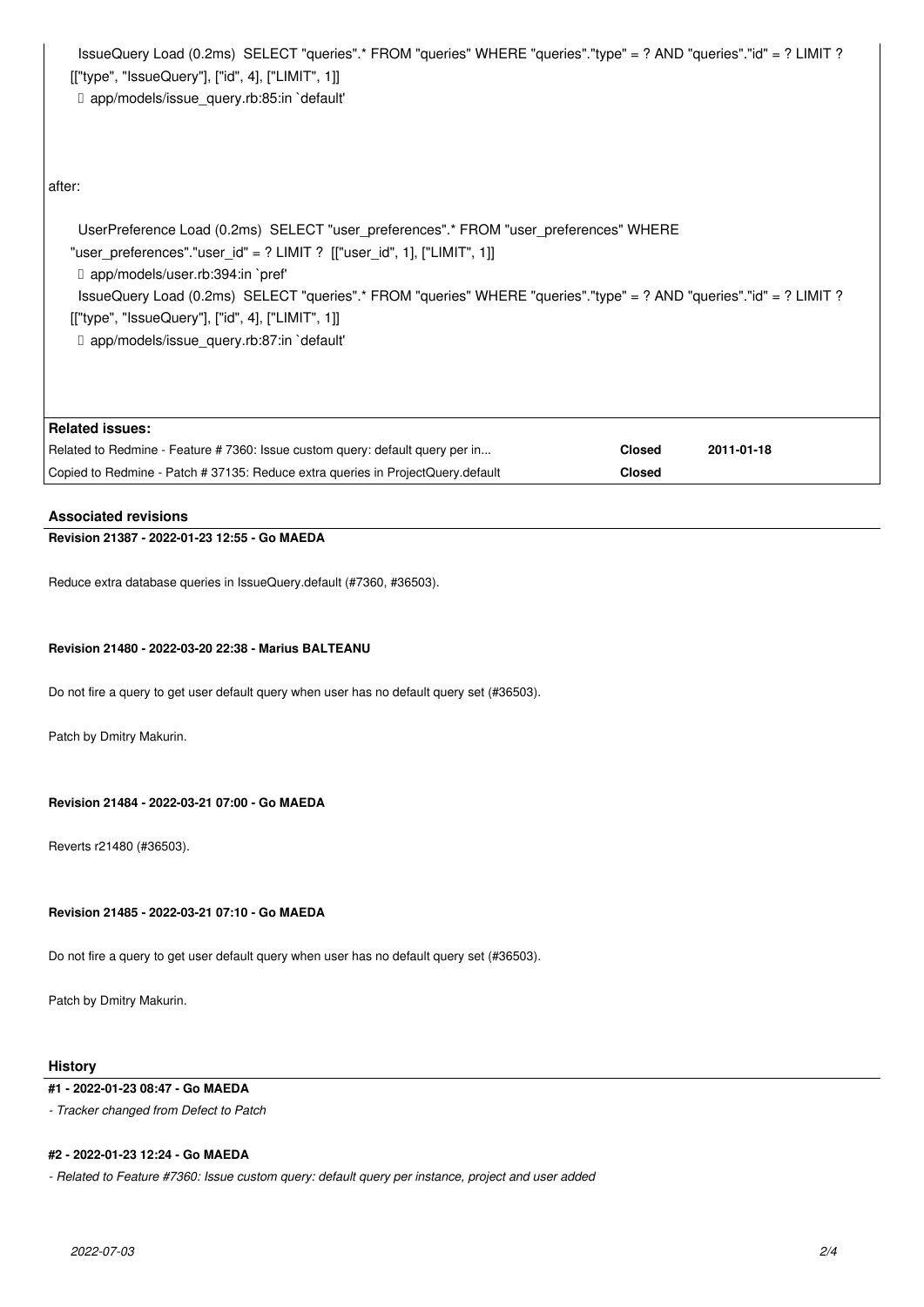- *Status changed from New to Closed*
- *Assignee set to Go MAEDA*

Committed the patch as a part of #7360.

## **#4 - 2022-02-01 11:14 - Dmitry Makurin**

Isn't there https://www.redmine.org/projects/redmine/repository/entry/trunk/app/models/issue\_query.rb#L83 also supposed to be a present? at the end of second condition?

If (query\_i[d = user.pref.default\\_issue\\_query\) equals to "" the query stil fires.](https://www.redmine.org/projects/redmine/repository/entry/trunk/app/models/issue_query.rb#L83) diff --git a/app/models/issue\_query.rb b/app/models/issue\_query.rb index 5a3e14474..e7ac1c821 100644 --- a/app/models/issue\_query.rb +++ b/app/models/issue\_query.rb @@ -80,7 +80,7 @@ class IssueQuery < Query def self.default(project: nil, user: User.current) query = nil # user default - if user&.logged? && (query\_id = user.pref.default\_issue\_query) + if user&.logged? && (query\_id = user.pref.default\_issue\_query).present? query = find\_by(id: query\_id) end

# project default

#### **#5 - 2022-03-19 09:00 - Marius BALTEANU**

*- Status changed from Closed to Reopened*

# **#6 - 2022-03-20 22:39 - Marius BALTEANU**

*- Status changed from Reopened to Closed*

Dmitry Makurin wrote:

*Isn't there https://www.redmine.org/projects/redmine/repository/entry/trunk/app/models/issue\_query.rb#L83 also supposed to be a present? at the end of second condition?*

*If (query\_i[d = user.pref.default\\_issue\\_query\) equals to "" the query stil fires.](https://www.redmine.org/projects/redmine/repository/entry/trunk/app/models/issue_query.rb#L83)*

*[...]*

Committed the patch, thanks for pointing this out.

# **#7 - 2022-05-18 17:26 - Dmitry Makurin**

*- Copied to Patch #37135: Reduce extra queries in ProjectQuery.default added*